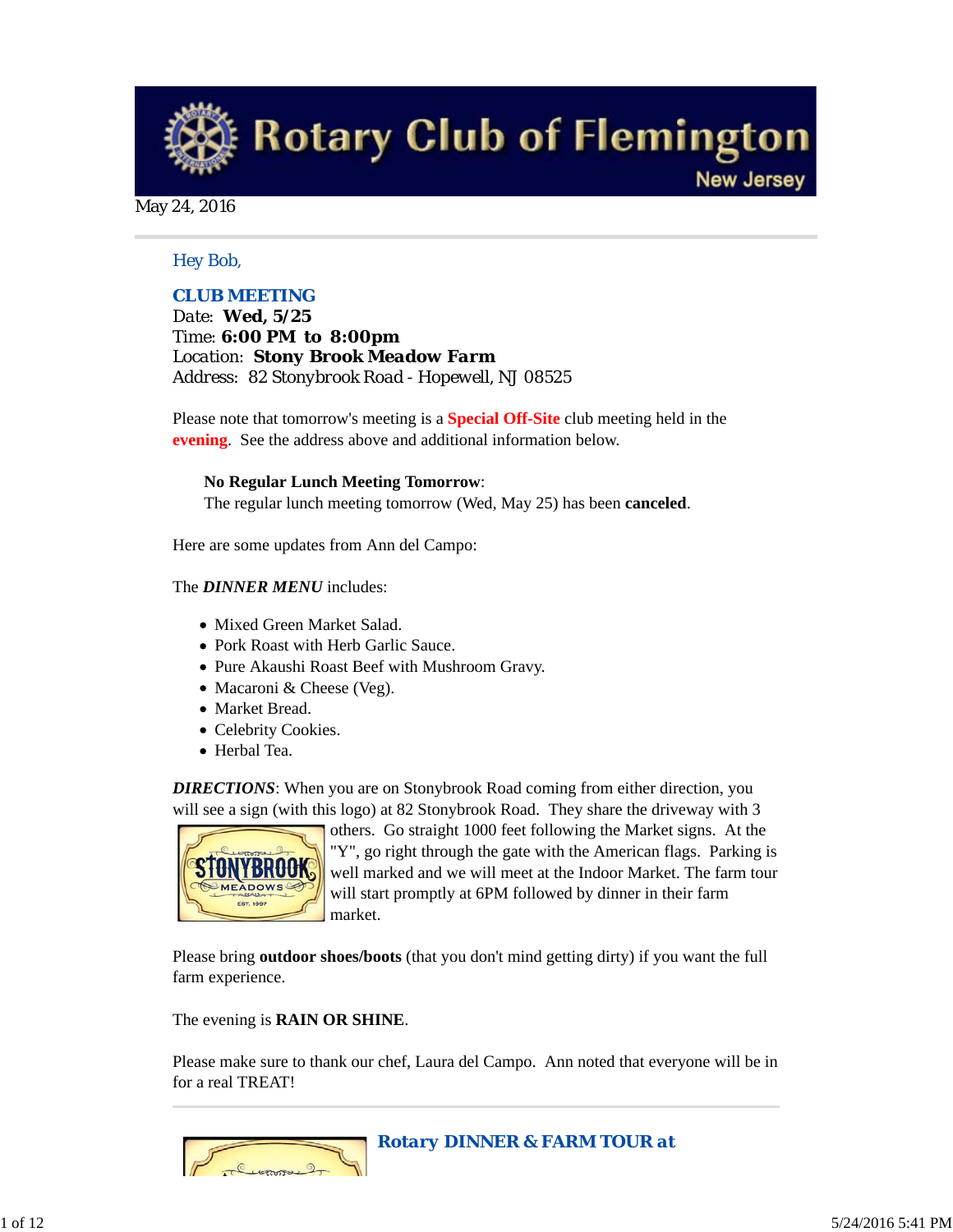

## *STONYBROOK MEADOWS FARM* Date: **Wednesday, May 25** Time: **6pm to 8pm** Location: **Stonybrook Meadow Farm** 82 Stonybrook Road - Hopewell, NJ 08525

The Rotary Club of Flemington would like to warmly invite our active club members and their spouse / significant other to enjoy dinner and a farm tour at Ann del Campo's Stonybrook Meadows Farm. Click Here to view the website for Stonybrook Meadows to learn a little about the farm.

The evening will include a farm tour and light casual dinner. Also, beverages will be provided including an assortment of **beer** and **wine**.

**No Regular Lunch Meeting That Day**: The regular lunch meeting on Wed, May 25 has been canceled. Instead we are hoping you are able to attend this evening dinner.

Cost to Attend:

- Weekly paying members will pay \$15 for their meal. No cost for their spouses.
- Quarterly paying members and their spouses attend free of charge.

Kindly **RSVP** to the Evite invitation no later than **Friday, May 20** so that we can get a head count. Please make sure to indicate the total number of guests attending when you respond to the Evite invitation. Let us know if you did not receive your Evite via email.

For more info or questions, please contact President Mick Schaible.

# *ROTARIAN of the YEAR Committee Meeting*

**Wed, June 1 at 1:30pm**

Sandy Clark is asking past **Rotarian of the Year** (ROTY) Award recipients to stay for a brief meeting immediately following the regular June 1 lunch meeting. The purpose of the meeting will be to discuss and vote on a potential recipient for the current year. Prior to that meeting, past active ROTY recipients will receive a club membership list indicating all active recipients of the award. Herb Bohler has offered to lead the meeting discussion since Sandy can't be there due to work requirements.



# *WELCOME TO OUR NEW CLUB MEMBER* **Cheryl Goldsmith**

At the Wednesday, May 11th club meeting, **Cheryl Goldsmith** was officially inducted into the Rotary Club of Flemington.

If you have not already done so, please make a point to introduce yourself to Cheryl at an upcoming meeting.

**Pictured from Left to Right are**: Joe Ziegler, R.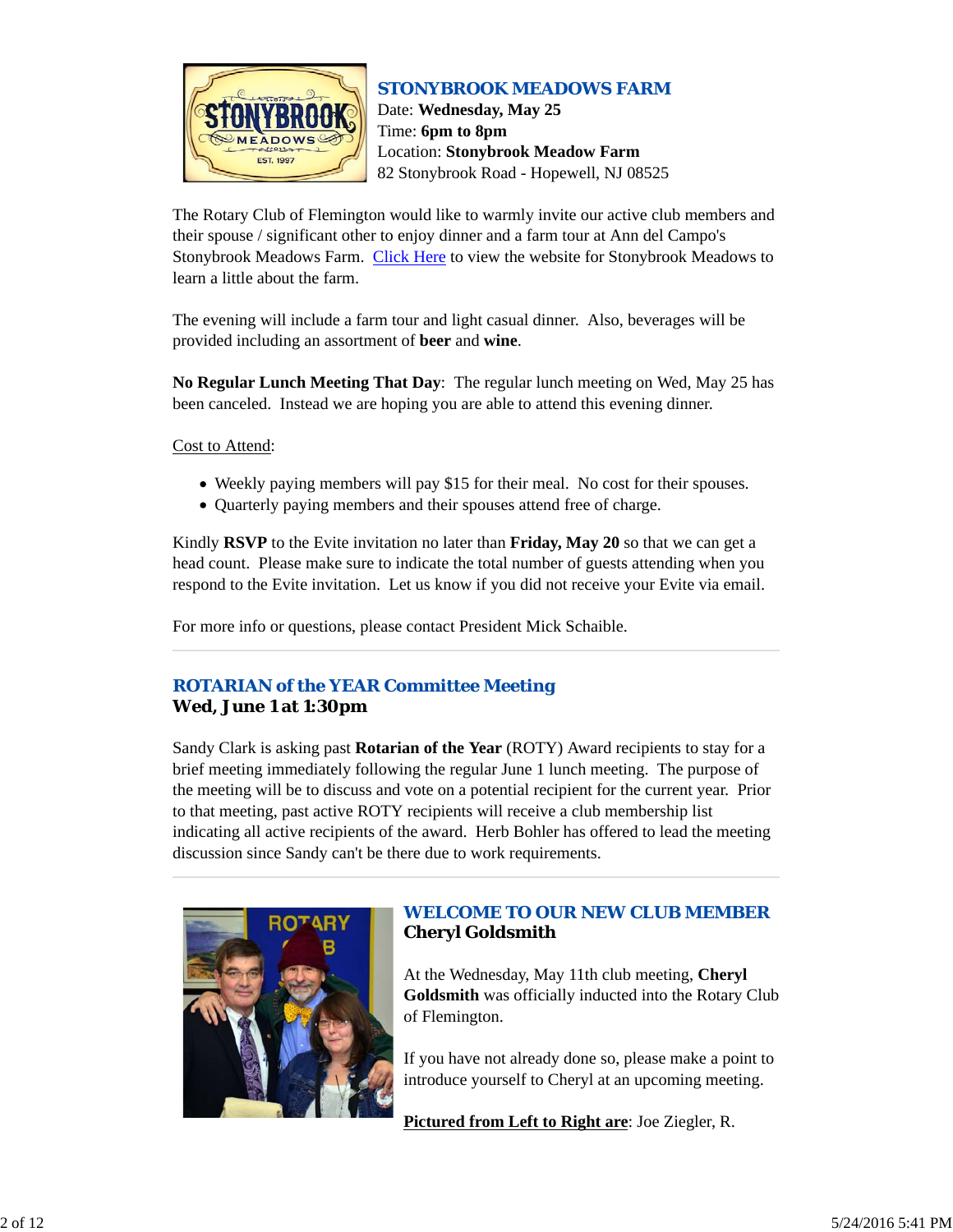Wayne Randolph and Cheryl Goldsmith. Thanks to Herb Bohler for taking the photo. Thanks to Wayne for going out of his way to make the induction jovial and memorable!



*8th Annual Rotary BARK IN THE PARK DOG WALK* **Sunday, June 12, 2016** Registration: **10:30am** Walk: **11:00am** to **2:00pm** Location: **Flemington Boro Park** Address: 43 Park Avenue, Flemington, NJ 08822

Join your friends and neighbors for a great day of fun, exercise and fellowship in Historic Downtown Flemington!

All net proceeds of the event go to Rotary Charities and

local pet rescue organizations, especially **Animal Alliance**, a non-profit, volunteer-run pet adoption and spay/neuter outreach animal welfare organization.

You can also enjoy great food from several local restaurants (for people!), plus fabulous pet contests, including best pet costume and most photogenic pet, to name a few.

There will also be terrific live music from **SunDog**!

**Click Here** or visit www.FlemingtonRotaryNJ.org for more information, or to download the following event forms:

- **Walker Registration Form**.
- **Event Brochure**.
- **Sponsor Registration Form**.
- **Vendor Registration Form**.

### **Event Rules**:

- 1. We welcome well-mannered, friendly, non-aggressive dogs & pets.
- 2. Leashes are required (no longer than 6' & no retractable leashes, please).
- 3. Walk will take place rain or shine no refunds.
- 4. Dogs should wear current rabies tag or have proof of vaccination.
- 5. Limit 3 dogs per walker.
- 6. Scooping is required (bags provided).
- 7. Please stay on the sidewalks.



*PEDALS FOR PROGRESS Bicycle, Sewing Machine & Sports Equipment Collection* **Saturday, June 11, 2016 (Note new Date)** Time: **9am** to **12noon Flemington Presbyterian Church** 10 East Main Street - Flemington, NJ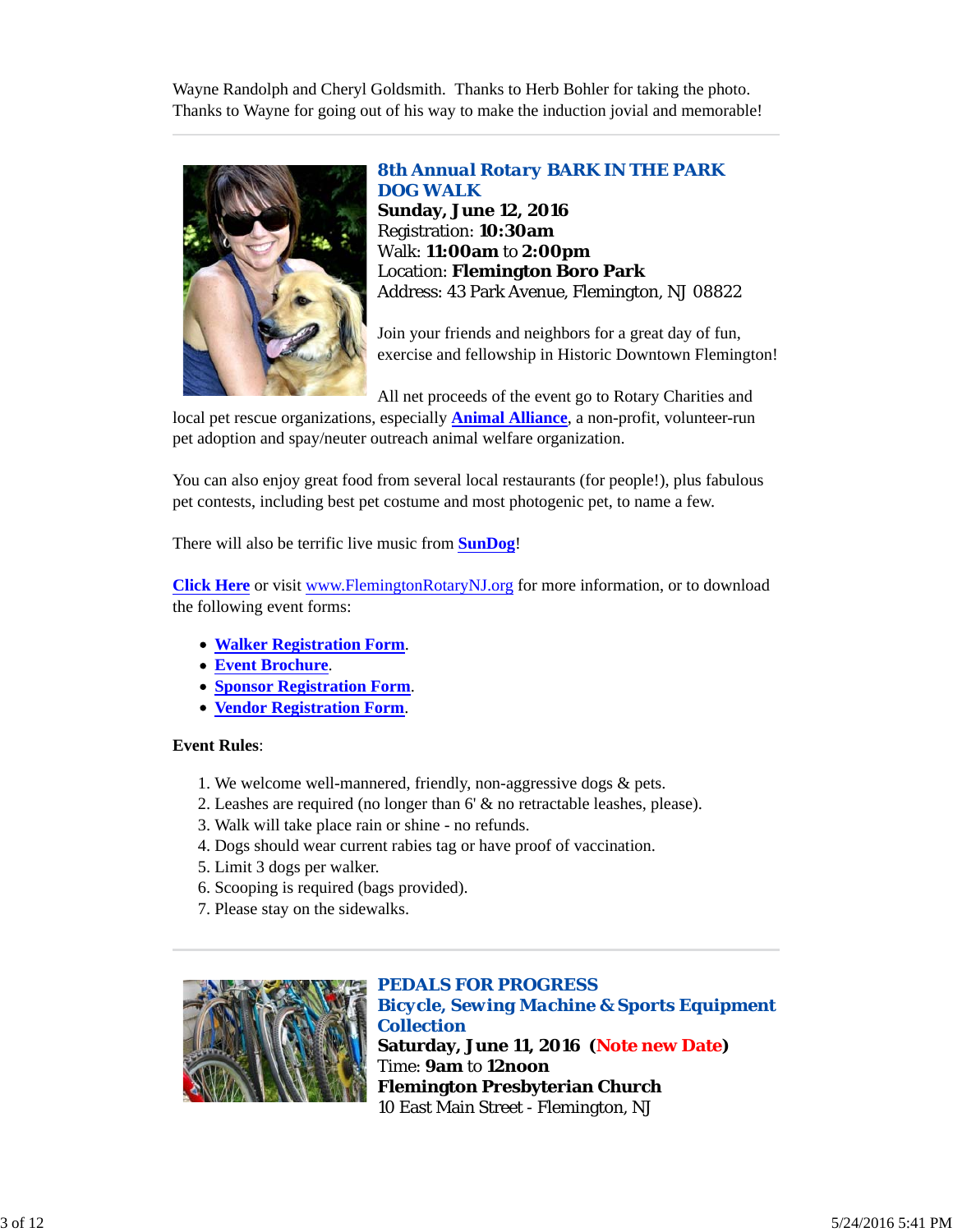Joe Ziegler hopes that you can join us for another Collection at the Flemington Presbyterian Church. Items to be collected include **Used Bicycles** (adult and child), **Used Sewing Machines** (in working condition) and **Sports Equipment** (soccer balls, baseball gloves, etc. that can fit in the shipping containers between the bikes). The collection is sponsored by the Flemington Presbyterian Church and the Rotary Club of Flemington.

Please help do your part to put unused bikes to good use in the developing world.

#### *Requirements*:

- Bikes should be rust free.
- Bikes with flat tires in need of some repair are accepted.
- No trikes.
- "Bikes for parts" are not accepted.

A **\$10 cash donation** is required with each bike or sewing machine. Bikes and donations are cash deductible. The required cash donation helps to offset the cost to ship the bikes to the developing countries.

**Pedals for Progress**, also known as **P4P**, collects 5000 to 7000 bicycles annually and transfers this material wealth to those more needy. Thus rescuing bicycles destined for America's landfills and delivering them to societies where they are badly needed and highly valued. To date, more than 142,000 bicycles, 2,800 used sewing machines and \$10.8 million in new spare parts have been shipped to partner charities in 38 developing countries. In these countries, the bikes are reconditioned by partner agencies and distributed at low cost to poor working adults. These bikes provide them with reliable transportation for commuting to work, transporting produce to market, or accessing health care and other services. Steady employment for these adults is vital to the development and success for these economies.

**It costs \$40 to collect, process, ship, rebuild and distribute each bicycle**. The required \$10 donation helps to offset the shipping costs. P4P is a  $501(c)(3)$  corporation and a registered charity in the states of NJ, PA, NY, CT, IA & VT. Brochures explaining this innovative program will be available at the collection site. P4P also seeks donations of wrenches for our oversees shops. For detailed information about our overseas projects and a current schedule of bicycle collection, visit the P4P website at **www.p4p.org**. If you miss this collection date, you can locate other bike collections through the Pedals for Progress website: **www.P4P.org**

#### *NEW MEMBER* **Adam Boynton**

The Membership Committee and Board have approved **Adam Boynton** for membership in the Rotary Club of Flemington. Adam has been proposed by Joe Ziegler and has attended several of our club meetings. He will have the classification of "**Church/Social Services**". Adam is a Lieutenant with The Salvation Army here in Flemington, NJ. Adam and his wife reside here in Flemington.

Joe Ziegler completed Adam's orientation meeting on 5/24/2016. Now we just need to schedule Adam's official induction into the club.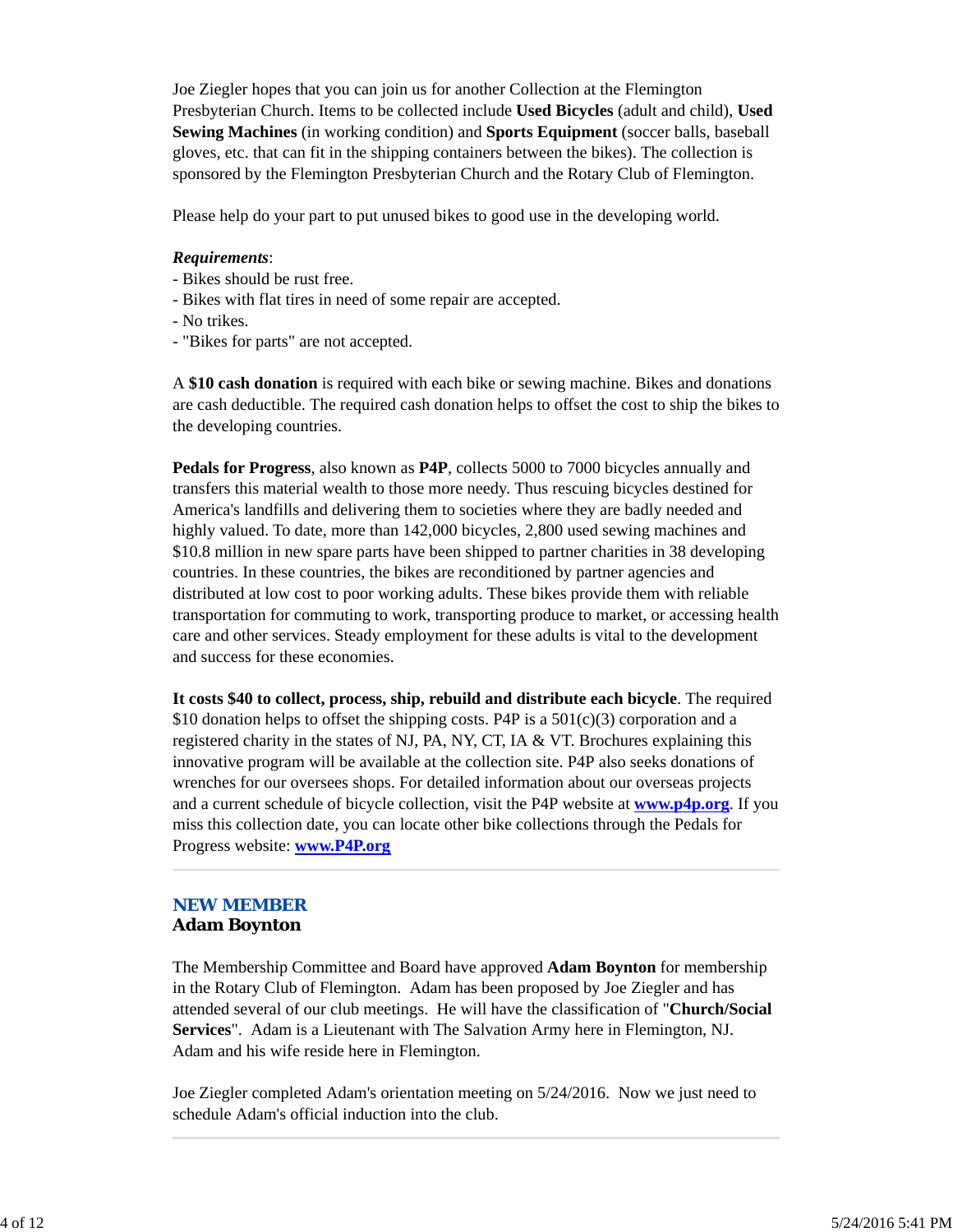

# *OFFICERS & BOARD MEMBERS for the 2016-2017 Flemington Rotary Year* **Presented by President-Elect, D.J. Wright**

At the 5/4/2016 Club Meeting, the slate of club officers for the 2016-2017 Flemington Rotary year was voted on and approved.

The slate of officers is as follows:

# **2016-2017 RCOF Officers & Board Members**

| Club President      | Daniel James "D.J." Wright                      |
|---------------------|-------------------------------------------------|
| President-Elect     | Kim Metz                                        |
| Secretary           | Karen Widico                                    |
| Treasurer, General  | <b>Bob Newland</b>                              |
| Treasurer, Lunch    | Lynn Hyman                                      |
| <b>Board Member</b> | <b>Mick Schaible</b> (immediate Past-President) |
| <b>Board Member</b> | <b>Sandy Clark</b>                              |
| <b>Board Member</b> | <b>Joe Ziegler</b>                              |

# *Save the Date CHANGING of the GUARD DINNER*

## **Wed, June 22 at 6pm Copper Hill Country Club**

President Mick wanted to share the date for Flemington Rotary's Changing of the Guard dinner so you can note it on your calendar. There will not be a lunch meeting on that day.



# *Hunterdon County Rotary Clubs donate \$3600 to the Flemington Area Food Pantry* **Wed, April 13, 2016**

At the 4/13/2016 Flemington Rotary Club Meeting, the Hunterdon County Rotary Clubs presented at **\$3600 check** to the **Flemington Area Food Pantry**. The donation was made from the proceeds of the 2016 Hunterdon County Rotary Soup Cook-Off.

Pictured from left to right are **Mick Schaible** (Flemington Rotary President & Chair of the Soup Cook-Off event) and **Gary White** (Executive Director of the Flemington Area Food Pantry).

The Hunterdon County Rotary Soup Cook-Off is a community awareness project of the Rotary Clubs of Hunterdon County, dedicated to helping people in our community. All cook-off proceeds are donated to the food pantries of Hunterdon County to fight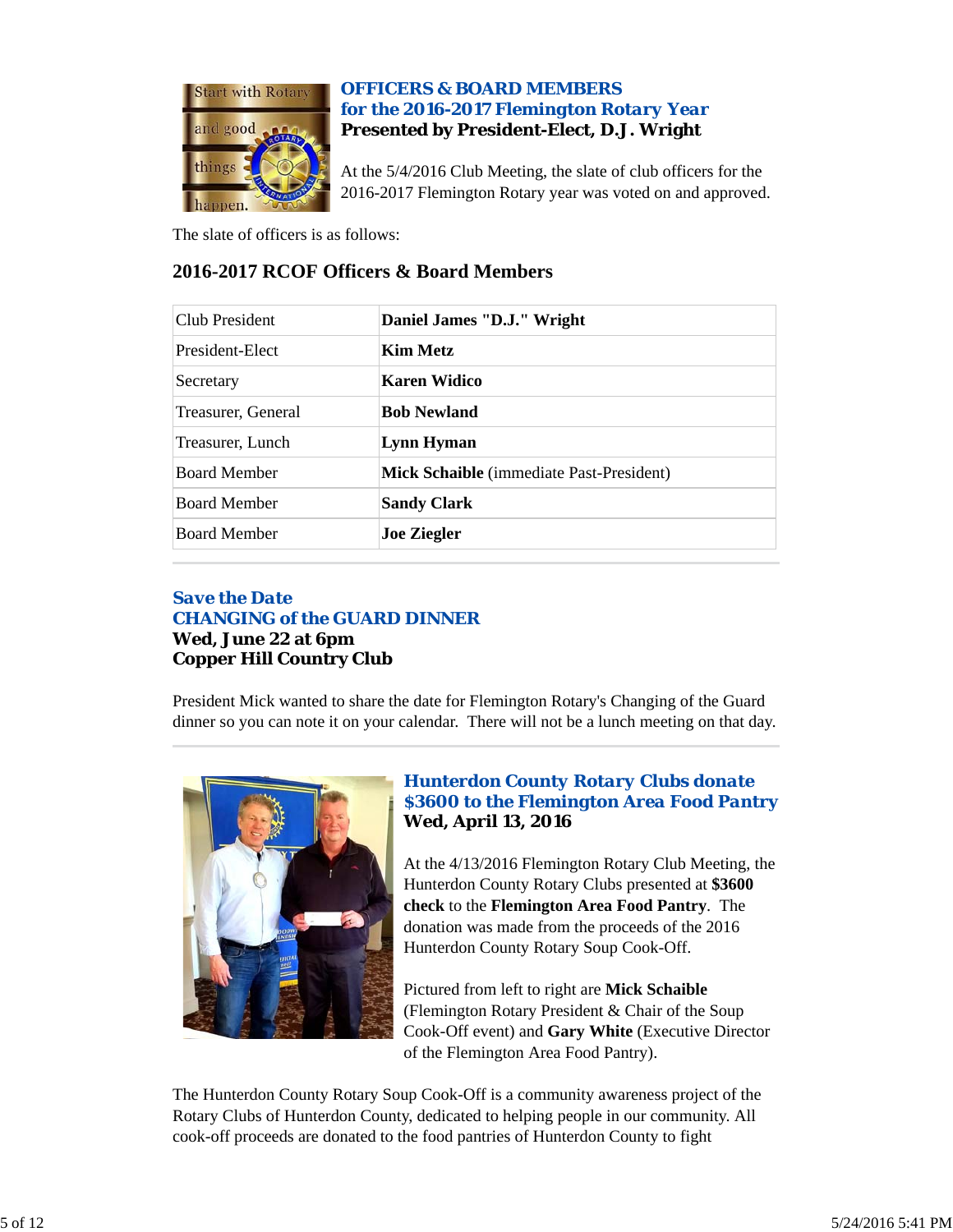## HUNGER IN HUNTERDON.

Joint Effort by the Hunterdon County Rotary Clubs: The Soup Cook-Off event is organized and run as a joint effort by the Rotary Clubs of Flemington, Clinton Sunrise, North Hunterdon, Lambertville-New Hope, Whitehouse and the Hunterdon Horizon eClub.



Click Photo to see a larger image

# *Rotary Club of Aberdeen, MD* **Raffling a 2016 Jeep Wrangler 4x4 Raffle Drawing on 9/12/2016**

Bob Burgard, current Club President for the Aberdeen Rotary Club, wanted to pass along this information.

The Aberdeen Rotary Club (ARC) is raffling a **2016 Jeep Wrangler Unlimited Sport**

**4X4**. Only 2000 Tickets will be sold at **\$50.00 each**. The drawing will be held at the Annual ARC Golf Outing on September 12, 2016.

In addition to the Jeep, there is a second prize of \$1,000 and a third prize of a \$250 Gift Certificate to Saxon's Jewelers in Harford County, MD.

Aberdeen Rotary Club is anticipating significant support for the Harford County Boys and Girls Club and Local Scholarships that are budgeted for over \$50,000.

The Aberdeen Rotary Charities is a 501c3. Tax deductible contributions are in reference to EIN# 90-0752980.

If you have any questions, contact Bob Burgard as follows: Cel(908) 528-4073 (or) Office(908) 751-1223.

410-838-6257 is a Call Center that forwards the call to raffle coordinator.



# *The Flemington Rotary MEMBER DIRECTORY Is Updated on the Website*

A PDF copy of the Club Directory is now kept on the club website, located on the password protected "**Members Only**" page. To access this, simply goto **www.FlemingtonRotaryNJ.org** and click on "Members

Only" in the upper left. The page is password protected. If you do not have the password, simply email us and request it.

If you see any updates that need to be made (a change of address, email, phone number, something is not listed correctly, etc.), please email Sandy Clark and request any changes to be made. **Click Here** to generate an email to Sandy.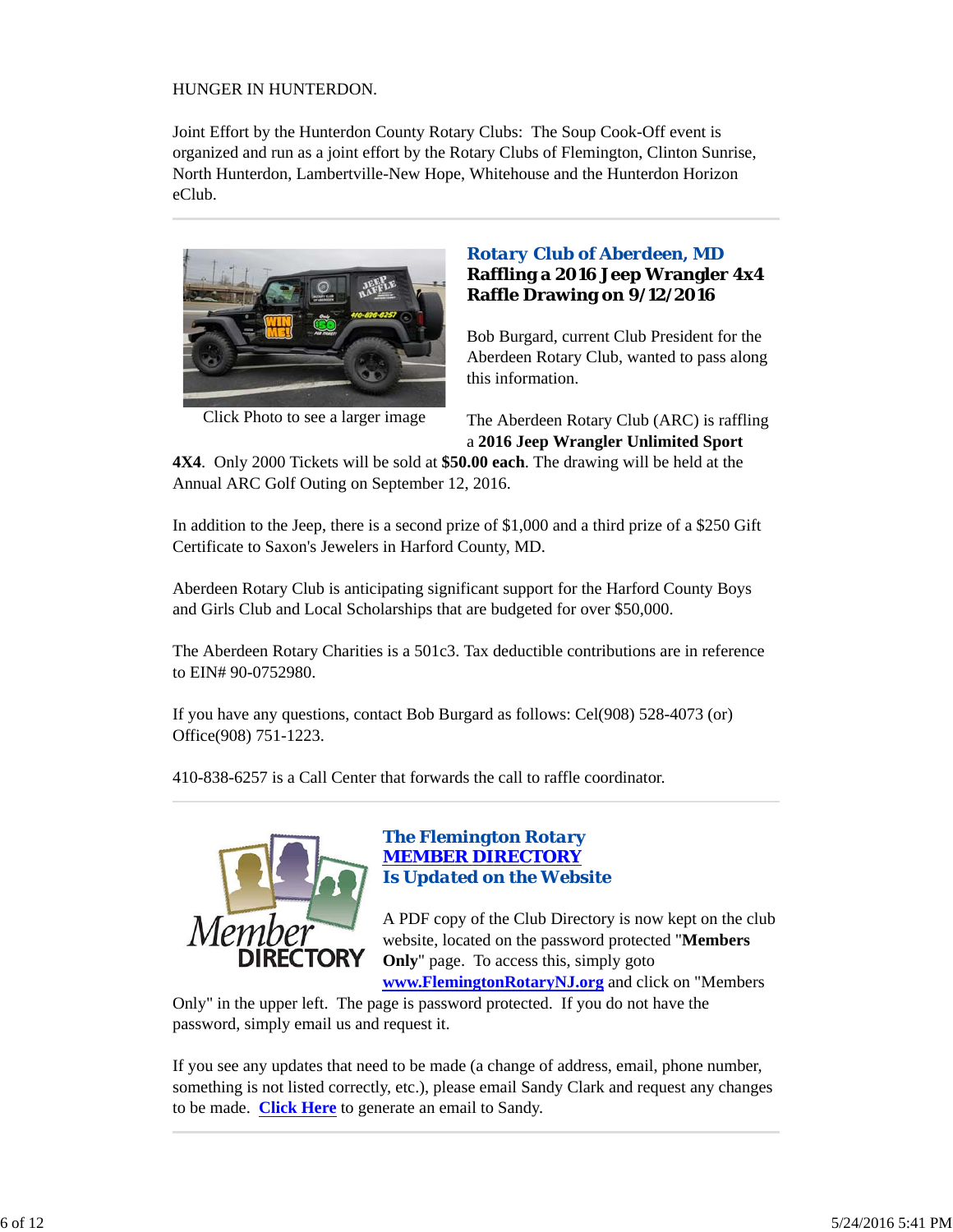

# *SPEAKERS & PROGRAMS BEING SOUGHT*

President Mick is looking for some ideas for upcoming meeting programs and speakers. If you have any leads, please pass them onto Mick Schaible, who will follow-up to schedule the speaker.

**Click here** to generate an email directly to Mick.



# *HUNTERDON COUNTY CHAMBER OF COMMERCE*

As you know, the Rotary Club of Flemington is a member of the H.C. Chamber of Commerce. This enables all Rotarians the ability to attend a Chamber function as a "member". If someone asks you what your business is, you would explain that you are a member representing the Rotary Club of Flemington. **Click Here** to visit the Chamber website for a listing of upcoming events.



*Jersey Talk Radio - Internet Radio "THE ROTARY HOUR"* **Tuesdays** from **5pm to 6pm**

PDG Megan Jones-Holt is the host of "The Rotary Hour" on the

"Jersey Talk Radio" internet radio station. She is always looking for guests to have on the show. If you are intersted, please get in touch with Megan at (908)894-4590 or **mjonesholt@gmail.com**.

**Click Here** to listen to the Internet Radio station from your PC, smart phone, mobile device, etc.



### *FLEMINGTON BUSINESS IMPROVEMENT DISTRICT* www.downtownflemington.com

If you would like to learn more about events and activities going on around Flemington, please **CLICK HERE** to visit the Flemington Business Improvement District (BID) website.

# *ROTARY DISTRICT 7510 NEWS*

**Click Here** to read the current news from our Rotary District 7510.

# *SPEAKERS & PROGRAMS BEING SOUGHT*

We are always seeking new or creative ideas for upcoming meeting programs and speakers. If you have any leads, please pass them onto Mick Schaible. **Click here** to generate an email directly to Mick.

*UPCOMING DATES TO NOTE:*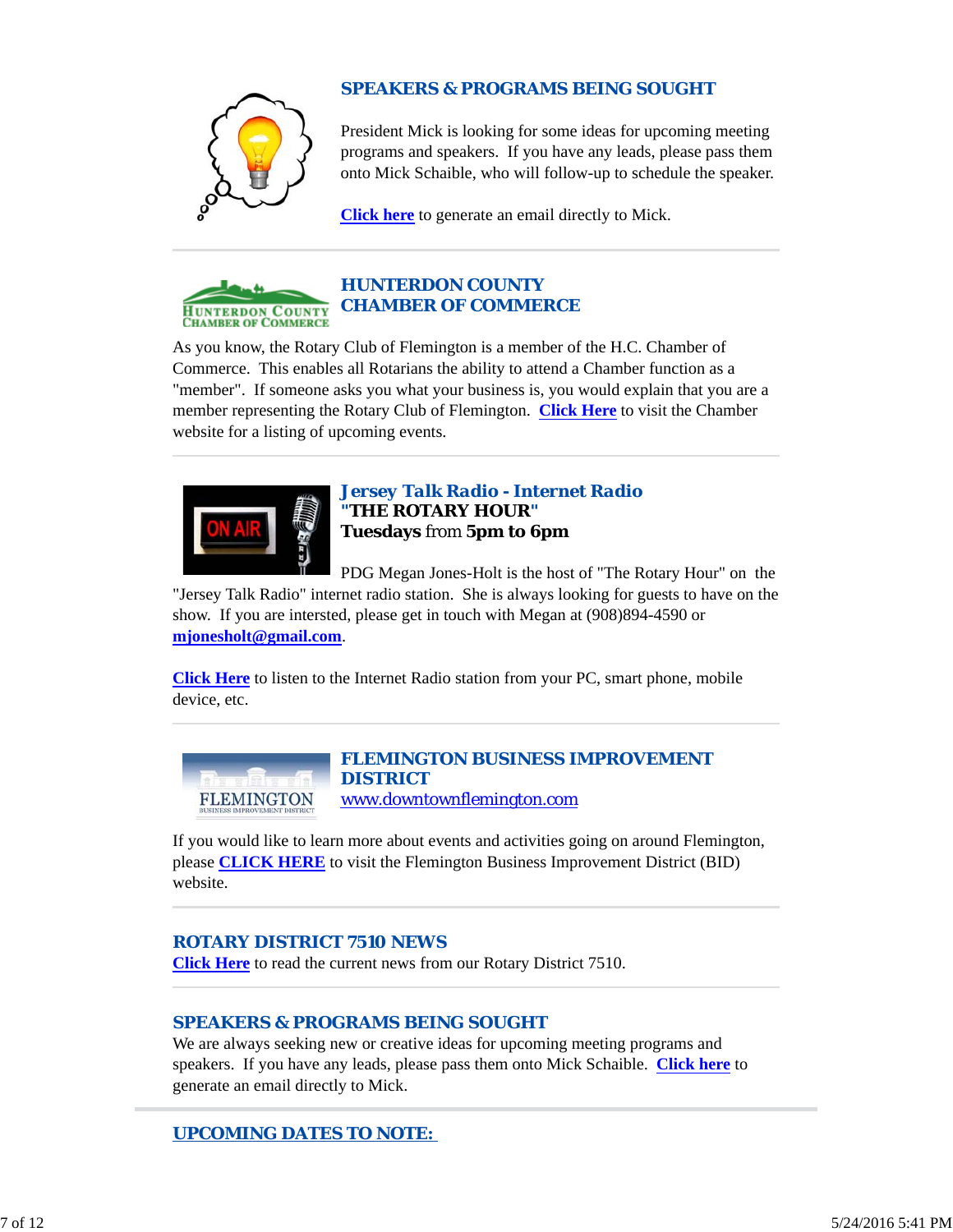Wed, 5/25 at **6pm**: **Evening Dinner Meeting at Stonybrook Meadows Farm**. There is **No noon regular lunch** meeting on Wed, 5/25.

Wed, 6/01: Ted Weinstein and the Scholarship Committee will present this year's Scholarship Recipients.

Wed, 6/08: Linda Swackhammer, regarding the annual St. Baldrick's fundraiser in Sergeantsville. Participants shave their heads and folks sponsor them for childhood cancer awareness.

Wed, 6/15: Open

Wed, 6/22: **Changing of the Guard Dinner at 6pm** at the Copper Hill Country Club. (*Note there is NO noon meeting on this day*)

Wed, 6/29: Lissa Pettenati, Special Education/Biology Teacher at the Delaware Valley High School. She will speak about the Aquaponics and Hydroponics program that their class is using to grow vegetables using water and fish. They are looking to expand the program, but need help to get a large submersible pump and tubing.

**Next RCOF Board Meeting**: To Be Announced. (Meetings held bi-monthly). **Next Membership Meeting:** Wed,  $6/8/2016$  at 1:30 PM (Usually the 2<sup>nd</sup> Wed).

#### **Upcoming RCOF Club Events, Fundraisers, Fellowship Events, Etc**.:

Sat, 6/11: **Pedals for Progress** Bicycle, Sewing Machine & Sports Gear Collection Sun, 6/12: **8th Annual Bark in the Park - Dog Walk**

#### **Rotary District 7510 Events & Functions:**

Fri, 6/10: 4th Hunterdon County Meeting - Time & Location To Be Announced Thurs, 6/30: District 7510 Changing of the Guard

### *COMMITTEE LIST:*

**Click Here** to download the listing of all current Club Committee's and its members.

#### *"MEMBERS ONLY" WEBSITE:*

### **Click Here for the Members Only section of the website to find:**

- 1) The "Membership Proposal Form" to propose a new member.
- 2) New Member Information.
- 3) An Online Copy of the Club Membership Directory.
- 4) A Link to All Photos Albums of the Club.

#### *ROTARY WEBSITE LINKS:*

Rotary International: **www.Rotary.org** Rotary District 7510: **www.RotaryNJ.org**

## *NEARBY ROTARY CLUB MEETINGS:*

As A Rotarian, you are Welcome to attend a Rotary Club meeting anywhere in the world. Click here for the Rotary Club Locator App. Or see below for some local meetings:

Mondays

**Lambertville/New Hope** (6:30 pm) - Lambertville Station Restaurant; 11 Bridge Street,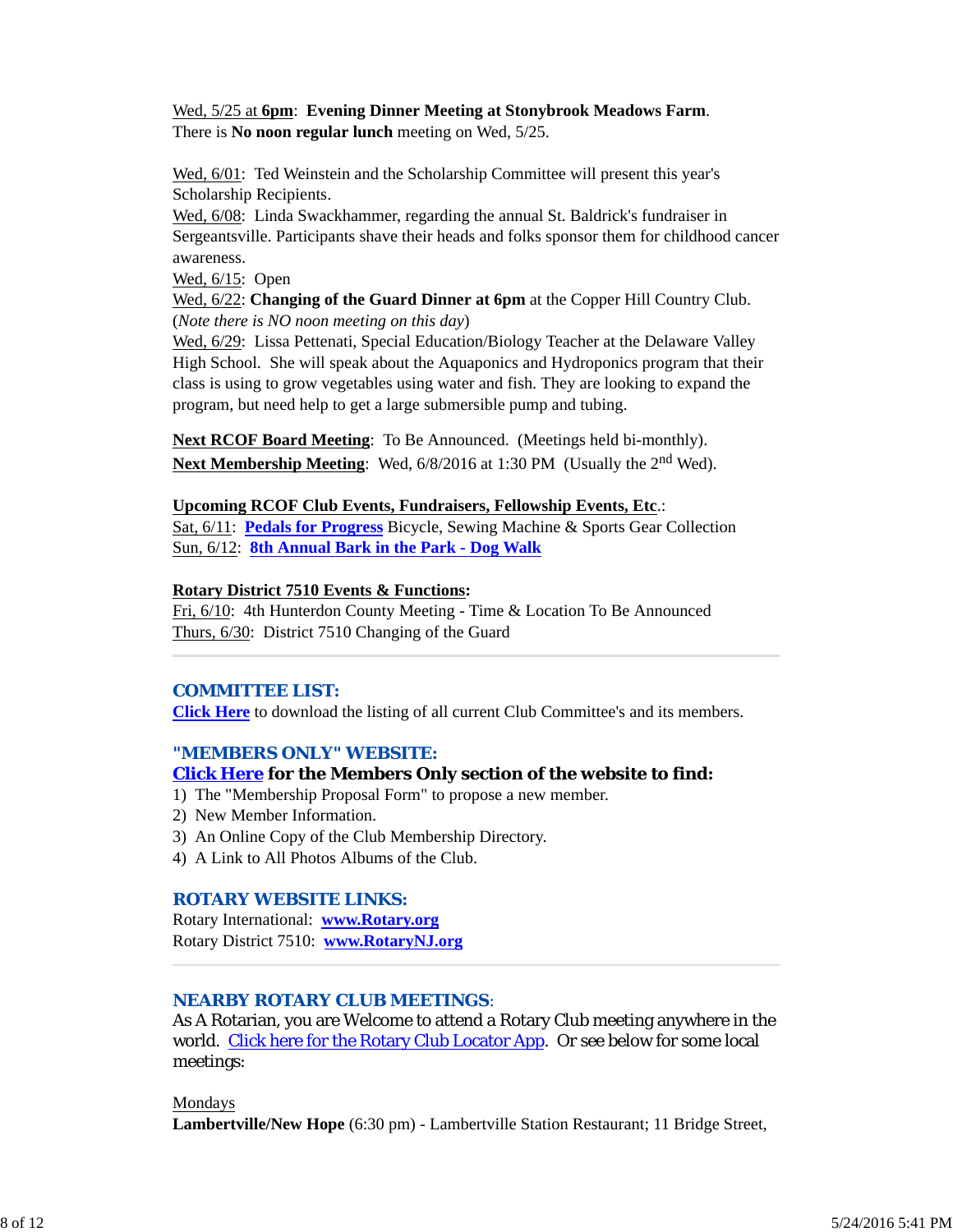Lambertville NJ 08530 **Piscataway** (12:15 pm) - Radisson Hotel; 21 Kingsbridge Road, Piscataway, NJ 08854

#### Tuesdays

**Whitehouse** (12:15 pm) - Max's 22; 456 Route 22 West, Whitehouse Station, NJ 08889 **Princeton** (12:15 pm) - The Nassau Club; 6 Mercer Street, Princeton, NJ 08540 **Bridgewater-Bound Brook** (12:15 pm) - Arbor Glenn; 100 Monroe St, Bridgewater 08807

#### Wednesdays

**Branchburg Township** (7:30 am): Stoney Brook Grille; 1285 Route 28, North Branch, NJ 08876

**Flemington** (12:15pm): Copper Hill Country Club; 100 Copper Hill Road, Ringoes, NJ 08851

**Hillsborough Township** (6:15 pm): Pheasant's Landing; 311 Amwell Road (Rt. 514), Hillsborough, NJ 08844

#### Thursdays

**Clinton Sunrise** (7:30 am): Clinton Fire Department; New Street, Clinton, NJ 08809 **Somerville/Bridgewater** (12:15 pm): Bridgewater Manor; 1251 US Highway 202/206, Bridgewater, NJ 08807

**Trenton** (12:15 pm): Freddie's Tavern; 12 Railroad Avenue, West Trenton, NJ 08628

### Fridays

**North Hunterdon** (12:15 pm): Beaver Brook County Club; 25 County Club Drive, Annandale, NJ 08801

**Princeton Corridor** (12:15pm): Hyatt Regency; 102 Carnegie Center, Rt. 1 North, Princeton, NJ 08540

### eClub

**Rotary eClub of Hunterdon Horizon**: View website for meetings or online makeups.

# RI President's Call for Action in **2015-2016**: **"Be A Gift To The World"**

**Rotary Club of Flemington - Our 92nd Year**

Founded October 3, 1923 \* Charter #1529 \* District 7510

| Club President      | <b>Mick Schaible</b>                         |
|---------------------|----------------------------------------------|
|                     |                                              |
| President-Elect     | D.J. Wright                                  |
| Secretary           | <b>Chris Steffner</b>                        |
| Treasurer, General  | <b>Bob Newland</b>                           |
| Treasurer, Lunch    | <b>Lynn Hyman</b> (immediate Past-President) |
| <b>Board Member</b> | <b>Chris Kamnitsis</b>                       |
| <b>Board Member</b> | <b>Joe Ziegler</b>                           |
| Sergeant-at-Arms    | <b>Jim Davidson</b>                          |
| R.I. President      | <b>K.R. "Ravi" Ravindran</b> (Sri Lanka)     |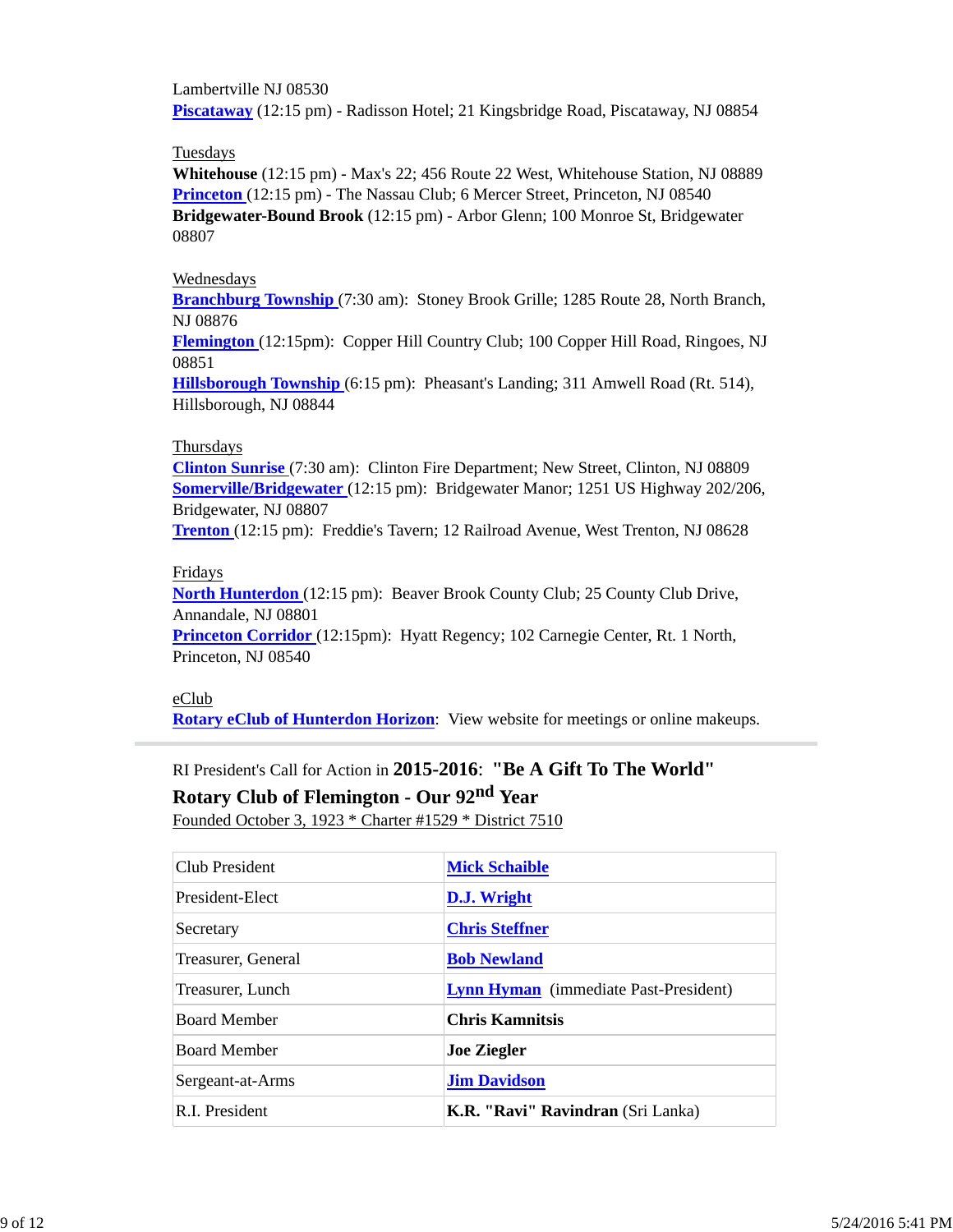| District Governor (DG)                   | <b>Hal Daume</b> (Berkeley Heights, NJ)      |
|------------------------------------------|----------------------------------------------|
| District Governor Elect (DGE)            | <b>Charles Minton</b> (Union, NJ)            |
| District Governor Nomimee (DGN)          | <b>Bob Zeglarski</b> (Roselle-Rosselle Park) |
| <b>Assistant District Governor (ADG)</b> | <b>Albert Varga</b> (Lambertville-New Hope)  |

Club Meetings: **Wednesday, 12:15 pm, Copper Hill Country Club** 100 Copper Hill Road, Ringoes 08551





**MISSION STATEMENT:** The mission of Rotary International is to assist and guide Rotarians and Rotary clubs to accomplish the Object of Rotary to ensure Rotary's continuing relevance and to help build a better world, emphasizing service activities by individuals and groups that enhance the quality of life and human dignity, encouraging high ethical standards, and creating greater understanding among all people to advance the search for peace in the world.

**THE OBJECT OF ROTARY:** The object of Rotary is to encourage and foster the ideal of service as a basis of worthy enterprise and, in particular, to encourage and foster:

**1st**: The development of acquaintance as an opportunity for service;

**2nd**: High ethical standards in business and professions, the recognition of the worthiness of all useful occupations, and the dignifying of each Rotarian's occupation as an opportunity to serve society;

**3rd**: The application of the ideal of service in each Rotarian's personal, business and community life;

**4th**: The advancement of international understanding, goodwill, and peace through a world fellowship of business and professional persons united in the ideal of service.

**THE 4-WAY TEST:** "Of the things we think, say or do:

- **1st**: Is it the Truth?
- 2<sup>nd</sup>: Is it Fair to all concerned?
- **3rd**: Will it build goodwill and better friendships?
- **4th**: Will it be beneficial to all concerned?"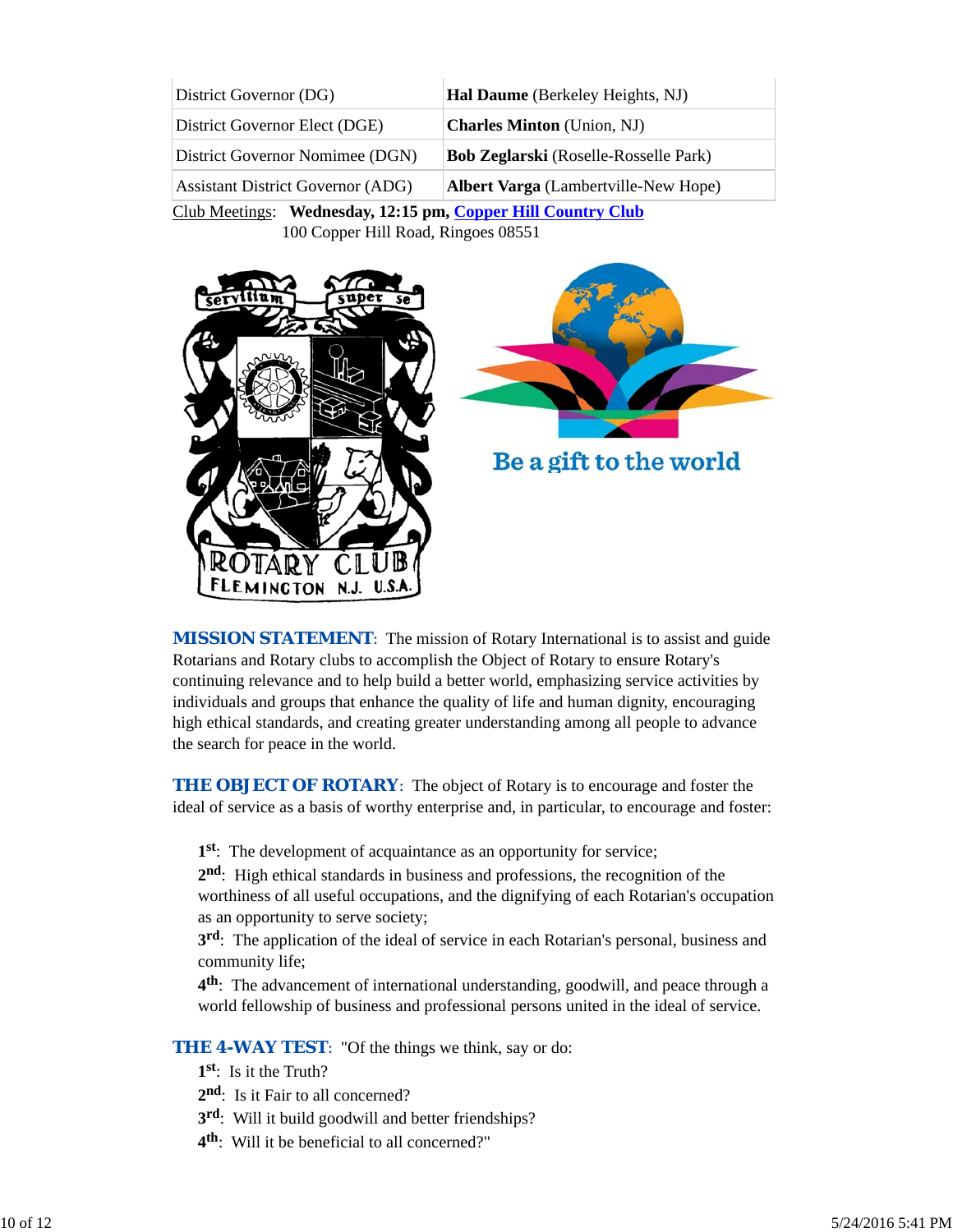### *ROTARY's AVENUE'S OF SERVICE*:

**1)** Through **Club Service**, we have fun, build lasting friendships, and make sure that our club runs well.

**2)** Through **Vocational Service**, we volunteer our professional skills to serve others and promote integrity in everything we do.

**3)** Through **Community Service**, we address local needs and work with our community to bring lasting improvements.

**4)** Through **International Service**, we meet humanitarian needs around the globe and promote world understanding and peace.

**5)** Through **Youth Service**, we work with young people to help them become the next generation of leaders, visionaries, and peacemakers.

| <b>Rotarian</b>                   | <b>Member Since</b> | <b>Classification</b>           |
|-----------------------------------|---------------------|---------------------------------|
| Black, Bruce B.                   | 2007                | <b>Health and Fitness</b>       |
| Bohler, Herbert C. (Herb)         | 1977                | <b>Specialty Advertising</b>    |
| Campbell, Jennifer                | 2015                | <b>General Practice</b>         |
| Chittenden, Robert L. (Bob)       | 2003                | M.E.F.P. Consulting Engineering |
| Clark, Arthur L. (Sandy)          | 1987                | Printing                        |
| Davidson, James G. (Jim)          | 2002                | <b>Rubber Products</b>          |
| del Campo, Ann                    | 2016                | <b>Scientist &amp; Farmer</b>   |
| Ferrari, Frederick J. (Fred)      | 1964                | Orthodontia                     |
| Fisher, Charles H. (Charlie)      | 1961                | <b>Funeral Services</b>         |
| Fisher, Thomas H. (Tom)           | 2012                | Property & Casualty Insurance   |
| Harrison, Jeffrey (Jeff)          | 1996                | Psychotherapy                   |
| <b>Goldsmith, Cheryl</b>          | 2016                | <b>Realtor</b>                  |
| <b>Goodwin, Michael S.</b>        | 2016                | <b>Youth Development</b>        |
| Hyman, Lynn                       | 2010                | <b>Retail Banking</b>           |
| Kamnitsis, Christopher P. (Chris) | 2001                | <b>Financial Planning</b>       |
| <b>Kritharis, Nikolaos (Nik)</b>  | 2016                | <b>Dentistry</b>                |
| Liebross, Ira                     | 1997                | <b>Family Medicine</b>          |
| Loew, Darren                      | 2002                | Orthodontics                    |
| Martin, Teresa (Terry)            | 1993                | Solid Waste/Recycling           |
| Mazujian, Harry                   | 2004                | Clergy                          |
| McWilliams, Nancy                 | 1992                | Psychotherapy                   |
| Metz, Kim                         | 2007                | <b>Technical Education</b>      |
| Muller, George D.                 | 1964                | <b>Cut Glass Manufacturing</b>  |
| Nastasi, William (Bill)           | 1996                | <b>General Contracting</b>      |
| Newland, Robert D. (Bob)          | 1998                | Insurance                       |
| Ownes, Terry M.                   | 1987                | <b>Floor Covering</b>           |
| Phelan, Christopher J. (Chris)    | 2009                | <b>Chamber Of Commerce</b>      |
| Randolph, R. Wayne                | 1982                | <b>Veterinary Medicine</b>      |

### **2015-2016 CLUB MEMBER ROSTER Rotary Club of Flemington, NJ** Current Number of Members: 43